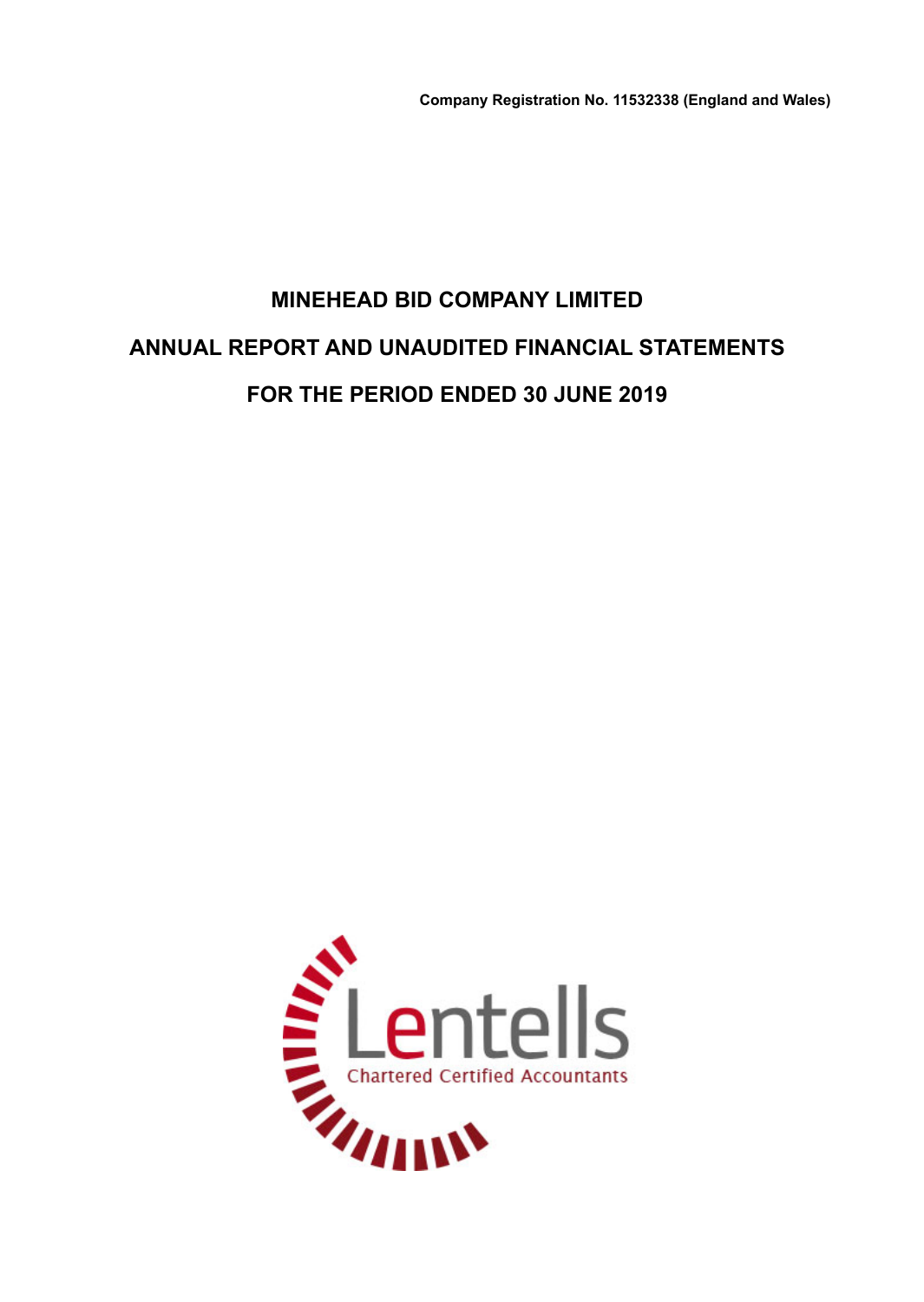## **COMPANY INFORMATION**

| <b>Directors</b>         | R Boulton<br>C J Corbett<br>J Lee<br>D G Sawatzki<br>J Whittaker<br>G P Sizer<br>A P Hadley       | (Appointed 22 August 2018)<br>(Appointed 22 August 2018)<br>(Appointed 7 September 2018)<br>(Appointed 22 August 2018)<br>(Appointed 22 August 2018)<br>(Appointed 22 August 2018)<br>(Appointed 22 August 2018) |
|--------------------------|---------------------------------------------------------------------------------------------------|------------------------------------------------------------------------------------------------------------------------------------------------------------------------------------------------------------------|
| <b>Company number</b>    | 11532338                                                                                          |                                                                                                                                                                                                                  |
| <b>Registered office</b> | 34 The Avenue<br>Minehead<br>Somerset<br>TA24 5AZ                                                 |                                                                                                                                                                                                                  |
| <b>Accountants</b>       | Lentells Limited<br>Ash House<br>Cook Way<br><b>Bindon Road</b><br>Taunton<br>Somerset<br>TA2 6BJ |                                                                                                                                                                                                                  |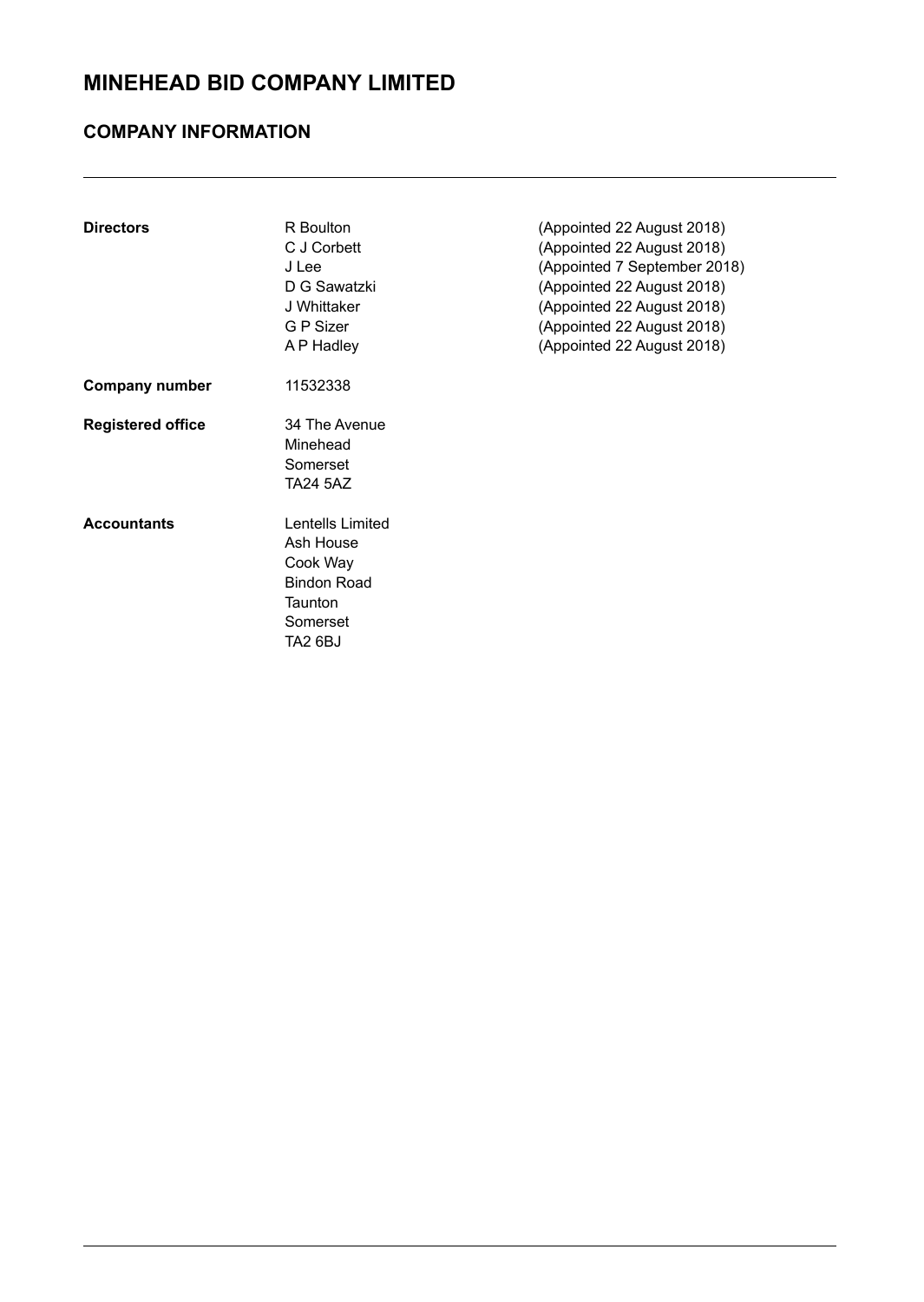## **CONTENTS**

|                                   | Page                    |
|-----------------------------------|-------------------------|
| Directors' report                 | 1                       |
| Accountants' report               | $\overline{2}$          |
| Income and expenditure account    | 3                       |
| <b>Balance sheet</b>              | $\overline{\mathbf{4}}$ |
| Notes to the financial statements | $5 - 6$                 |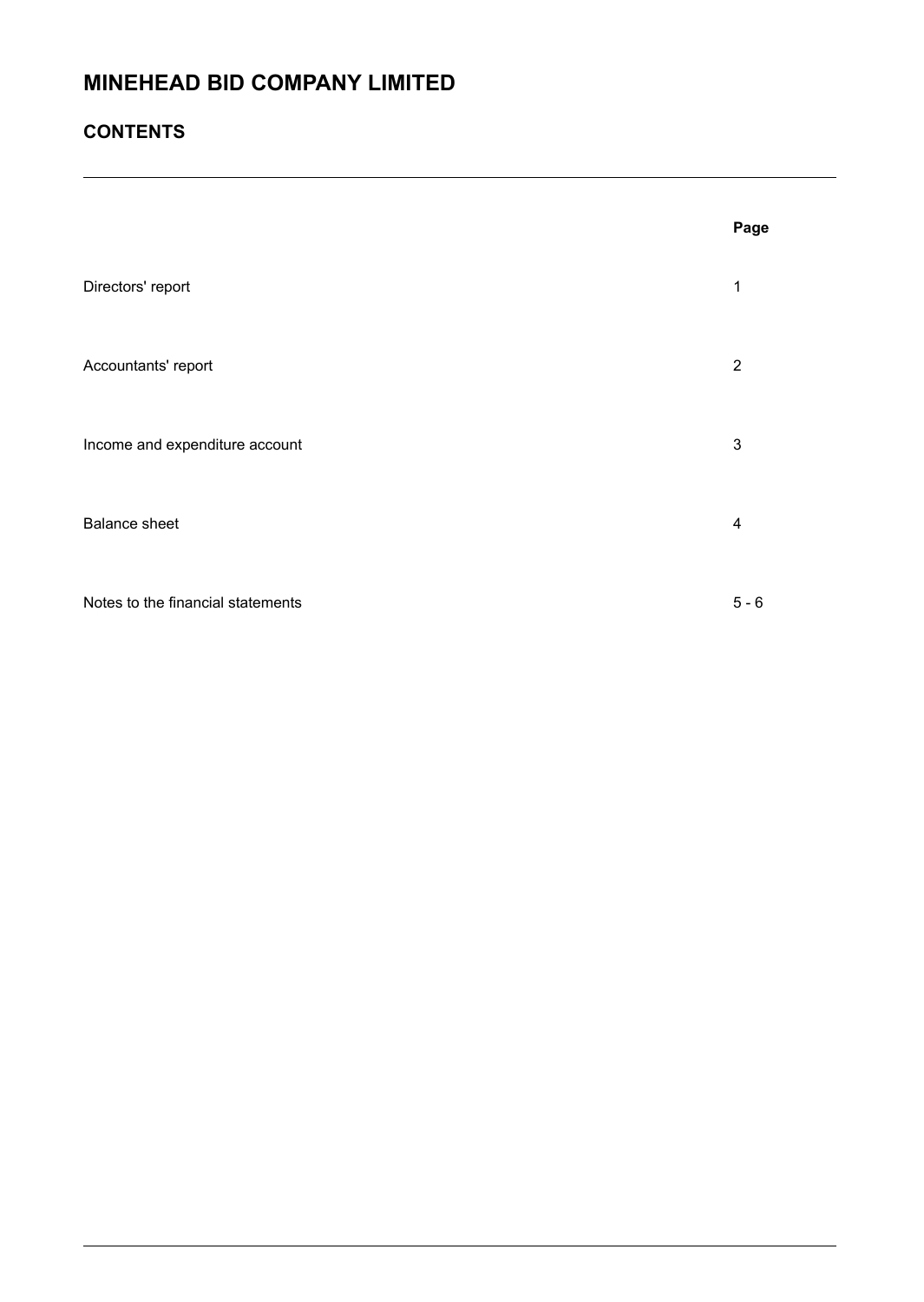## **DIRECTORS' REPORT** *FOR THE PERIOD ENDED 30 JUNE 2019*

The company was incorporated on 22 August 2018.

The directors present their annual report and financial statements for the period ended 30 June 2019.

### **Principal activities**

The principal activity of the company is that of managing the Minehead Business Improvement District.

### **Directors**

The directors who held office during the period and up to the date of signature of the financial statements were as follows:

| R Boulton              | (Appointed 22 August 2018)                                |
|------------------------|-----------------------------------------------------------|
| C J Corbett            | (Appointed 22 August 2018)                                |
| J Lee                  | (Appointed 7 September 2018)                              |
| D G Sawatzki           | (Appointed 22 August 2018)                                |
| J Whittaker            | (Appointed 22 August 2018)                                |
| M C Hill               | (Appointed 22 August 2018 and resigned 23 January 2019)   |
| L M McCaffrey          | (Appointed 22 August 2018 and resigned 7 September 2018)  |
| N L P De Lathuy Waters | (Appointed 22 August 2018 and resigned 23 September 2019) |
| S C White              | (Appointed 1 March 2019 and resigned 23 September 2019)   |
| G P Sizer              | (Appointed 22 August 2018)                                |
| A P Hadley             | (Appointed 22 August 2018)                                |

This report has been prepared in accordance with the provisions applicable to companies entitled to the small companies exemption.

On behalf of the board

C J Corbett **Director**

30 March 2020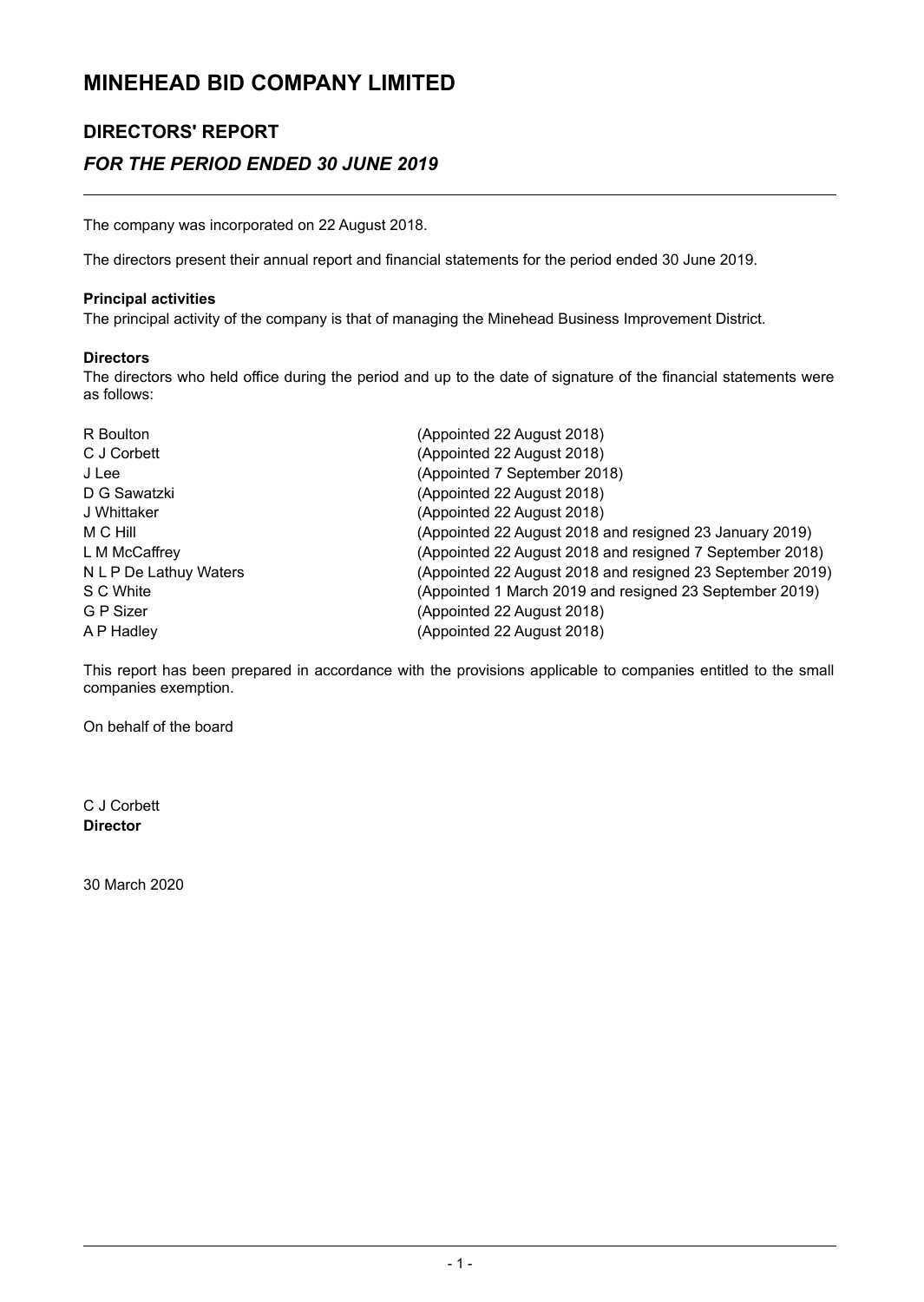### **REPORT TO THE DIRECTORS ON THE PREPARATION OF THE UNAUDITED STATUTORY ACCOUNTS OF MINEHEAD BID COMPANY LIMITED**

In order to assist you to fulfil your duties under the Companies Act 2006, we have prepared for your approval the financial statements of Minehead BID Company Limited for the period ended 30 June 2019 which comprise the income and expenditure account, the balance sheet and the related notes from the company's accounting records and from information and explanations you have given us.

As a practising member firm of the Association of Chartered Certified Accountants, we are subject to its ethical and other professional requirements which are detailed at https://www.accaglobal.com/gb/en/member/standards/ rules-and-standards/rulebook.html.

This report is made solely to the Board of Directors of Minehead BID Company Limited, as a body, in accordance with the terms of our engagement letter dated 25 March 2020. Our work has been undertaken solely to prepare for your approval the financial statements of Minehead BID Company Limited and state those matters that we have agreed to state to the Board of Directors of Minehead BID Company Limited, as a body, in this report in accordance with the requirements of the Association of Chartered Certified Accountants as detailed at https://www.accaglobal.com/content/dam/ACCA\_Global/Technical/fact/technical-factsheet-163.pdf. To the fullest extent permitted by law, we do not accept or assume responsibility to anyone other than Minehead BID Company Limited and its Board of Directors as a body, for our work or for this report.

It is your duty to ensure that Minehead BID Company Limited has kept adequate accounting records and to prepare statutory financial statements that give a true and fair view of the assets, liabilities, financial position and surplus of Minehead BID Company Limited. You consider that Minehead BID Company Limited is exempt from the statutory audit requirement for the period.

We have not been instructed to carry out an audit or a review of the financial statements of Minehead BID Company Limited. For this reason, we have not verified the accuracy or completeness of the accounting records or information and explanations you have given to us and we do not, therefore, express any opinion on the statutory financial statements.

**Lentells Limited** 30 March 2020

**Chartered Certified Accountants Accountants** Ash House

Cook Way Bindon Road **Taunton** Somerset TA2 6BJ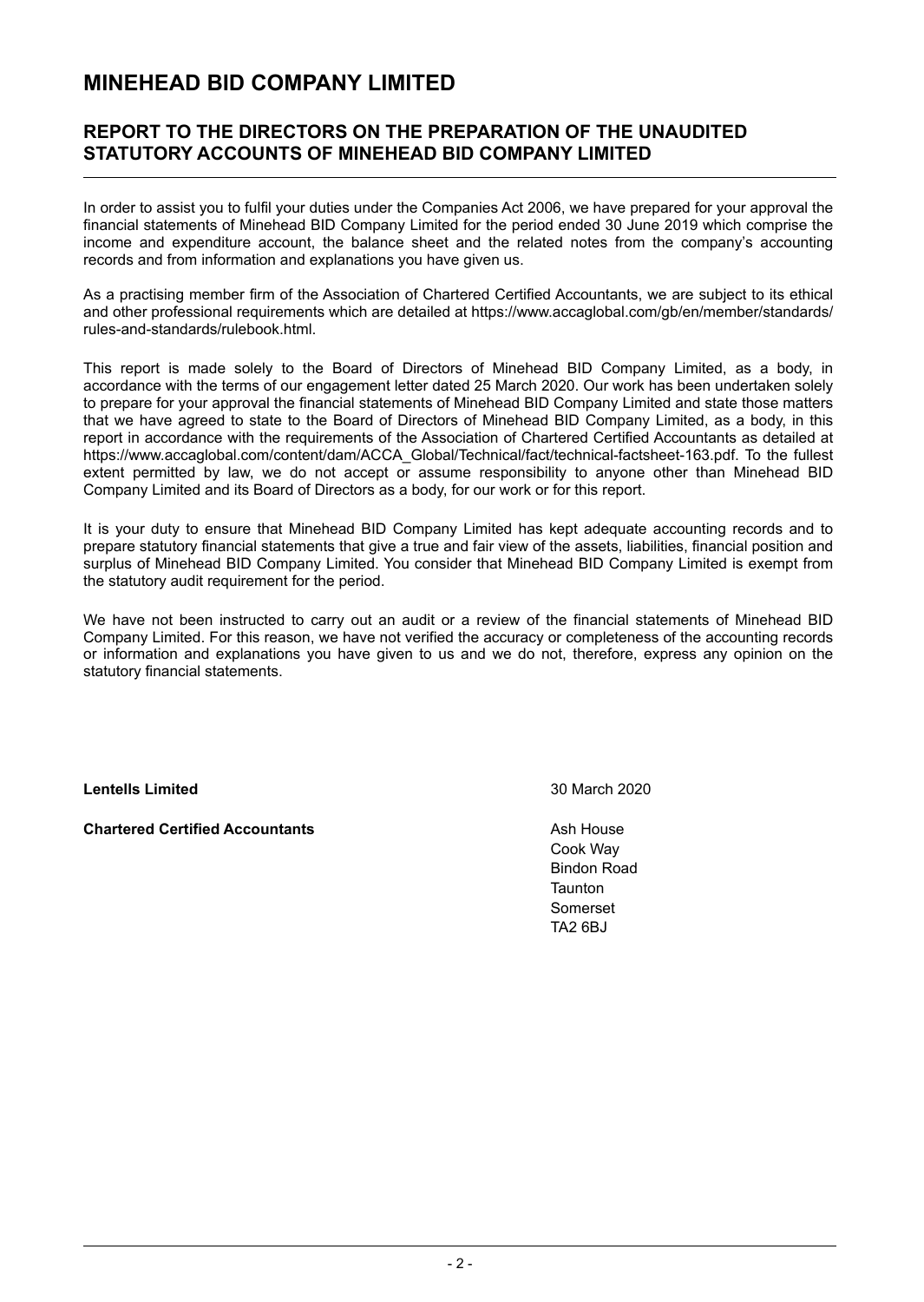## **INCOME AND EXPENDITURE ACCOUNT** *FOR THE PERIOD ENDED 30 JUNE 2019*

|                                           | Period<br>ended<br>30 June<br>2019 |
|-------------------------------------------|------------------------------------|
|                                           | £                                  |
| <b>Funding</b><br>BID project expenditure | 115,981<br>(41,091)                |
| <b>Gross surplus</b>                      | 74,890                             |
| Administrative expenses                   | (16, 373)                          |
| <b>Surplus before taxation</b>            | 58,517                             |
| Tax on surplus                            |                                    |
| Surplus for the financial period          | 58,517                             |
|                                           |                                    |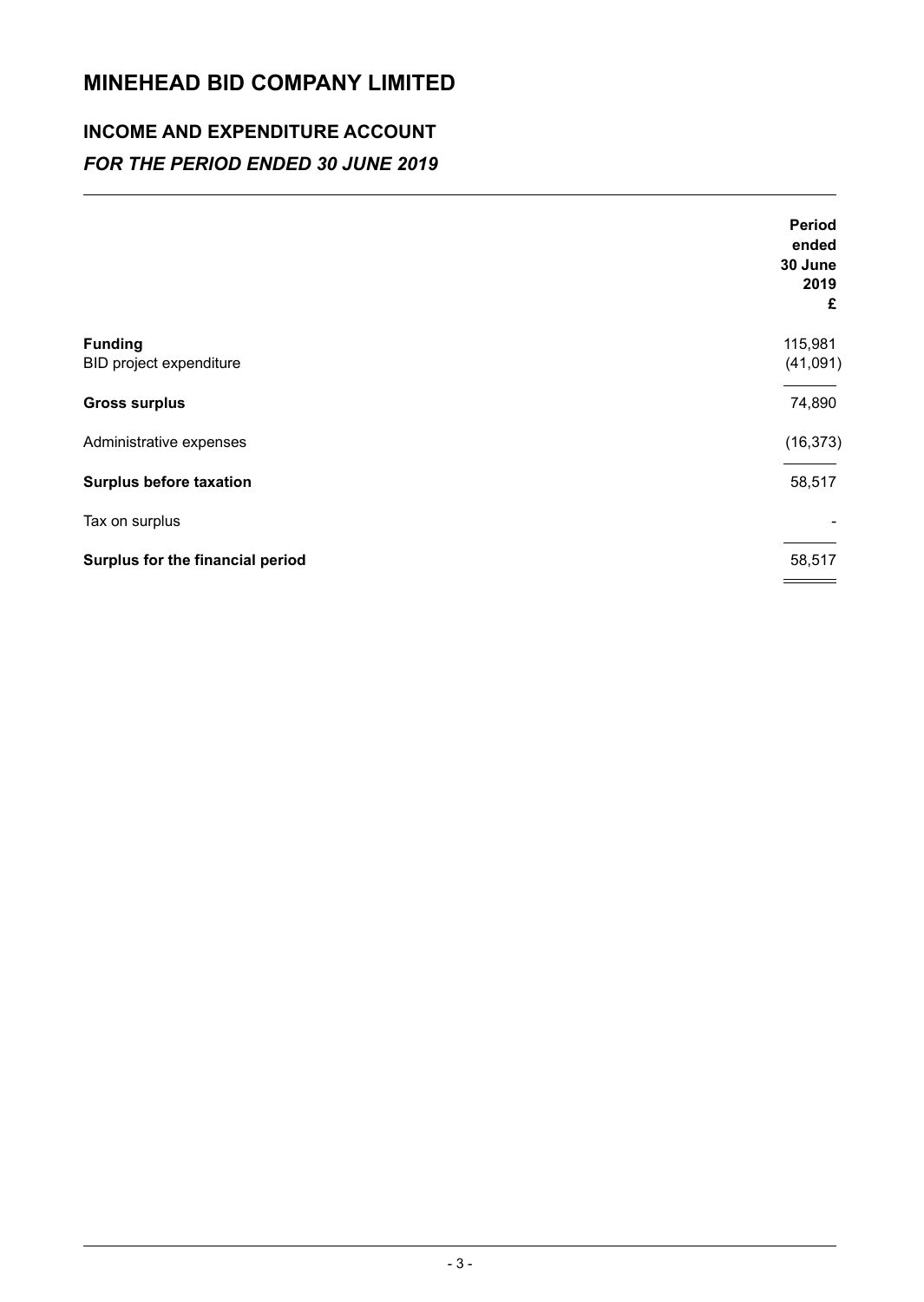### **BALANCE SHEET**

## *AS AT 30 JUNE 2019*

|                                                   |                |         | 2019   |  |
|---------------------------------------------------|----------------|---------|--------|--|
|                                                   | <b>Notes</b>   | £       | £      |  |
| <b>Current assets</b>                             |                |         |        |  |
| <b>Debtors</b>                                    | $\overline{2}$ | 15,360  |        |  |
| Cash at bank and in hand                          |                | 47,157  |        |  |
|                                                   |                |         |        |  |
|                                                   |                | 62,517  |        |  |
| Creditors: amounts falling due within one year    | 3              | (4,000) |        |  |
| <b>Net current assets</b>                         |                |         | 58,517 |  |
| <b>Reserves</b><br>Income and expenditure account |                |         | 58,517 |  |
|                                                   |                |         |        |  |

For the financial period ended 30 June 2019 the company was entitled to exemption from audit under section 477 of the Companies Act 2006 relating to small companies.

The directors acknowledge their responsibilities for complying with the requirements of the Companies Act 2006 with respect to accounting records and the preparation of financial statements.

The members have not required the company to obtain an audit of its financial statements for the period in question in accordance with section 476.

These financial statements have been prepared in accordance with the provisions applicable to companies subject to the small companies regime.

The financial statements were approved by the board of directors and authorised for issue on 30 March 2020 and are signed on its behalf by:

C J Corbett G P Sizer **Director Director**

**Company Registration No. 11532338**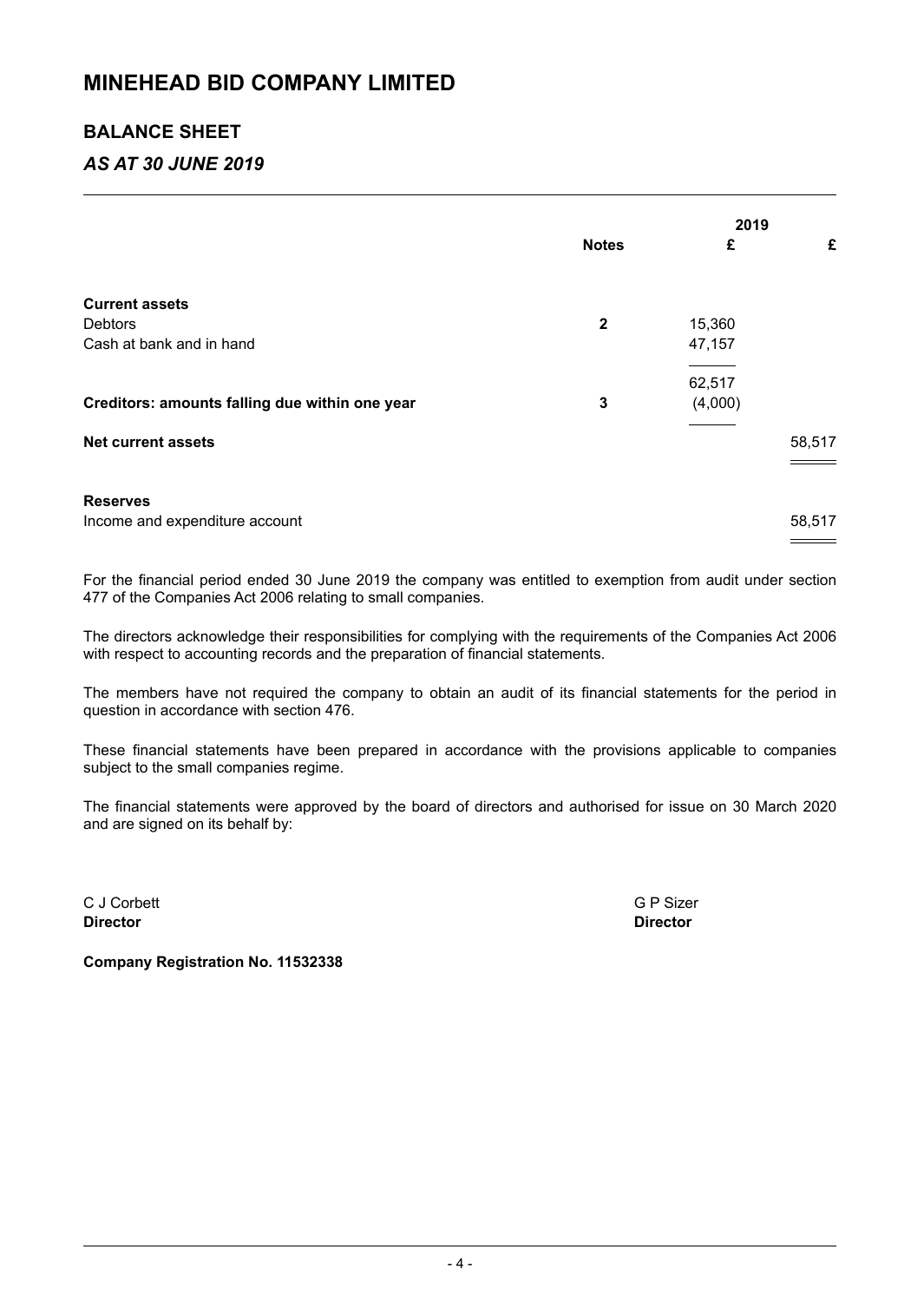## **NOTES TO THE FINANCIAL STATEMENTS**

### *FOR THE PERIOD ENDED 30 JUNE 2019*

### **1 Accounting policies**

### **Company information**

Minehead BID Company Limited is a private company limited by guarantee incorporated in England and Wales. The registered office is 34 The Avenue, Minehead, Somerset, TA24 5AZ.

### **1.1 Accounting convention**

These financial statements have been prepared in accordance with FRS 102 "The Financial Reporting Standard applicable in the UK and Republic of Ireland" ("FRS 102") and the requirements of the Companies Act 2006 as applicable to companies subject to the small companies regime. The disclosure requirements of section 1A of FRS 102 have been applied other than where additional disclosure is required to show a true and fair view.

The financial statements are prepared in sterling, which is the functional currency of the company. Monetary amounts in these financial statements are rounded to the nearest £.

The financial statements have been prepared under the historical cost convention, modified to include the revaluation of freehold properties and to include investment properties and certain financial instruments at fair value. The principal accounting policies adopted are set out below.

#### **1.2 Income and expenditure**

Income and expenses are included in the financial statements as they become receivable or due.

Expenses exclude VAT where applicable as the company is VAT registered.

#### **1.3 Cash and cash equivalents**

Cash and cash equivalents are basic financial assets and include cash in hand, deposits held at call with banks, other short-term liquid investments with original maturities of three months or less, and bank overdrafts. Bank overdrafts are shown within borrowings in current liabilities.

### **1.4 Financial instruments**

The company has elected to apply the provisions of Section 11 'Basic Financial Instruments' and Section 12 'Other Financial Instruments Issues' of FRS 102 to all of its financial instruments.

Financial instruments are recognised in the company's balance sheet when the company becomes party to the contractual provisions of the instrument.

Financial assets and liabilities are offset, with the net amounts presented in the financial statements, when there is a legally enforceable right to set off the recognised amounts and there is an intention to settle on a net basis or to realise the asset and settle the liability simultaneously.

### *Basic financial assets*

Basic financial assets, which include debtors and cash and bank balances, are initially measured at transaction price including transaction costs and are subsequently carried at amortised cost using the effective interest method unless the arrangement constitutes a financing transaction, where the transaction is measured at the present value of the future receipts discounted at a market rate of interest. Financial assets classified as receivable within one year are not amortised.

#### *Classification of financial liabilities*

Financial liabilities and equity instruments are classified according to the substance of the contractual arrangements entered into. An equity instrument is any contract that evidences a residual interest in the assets of the company after deducting all of its liabilities.